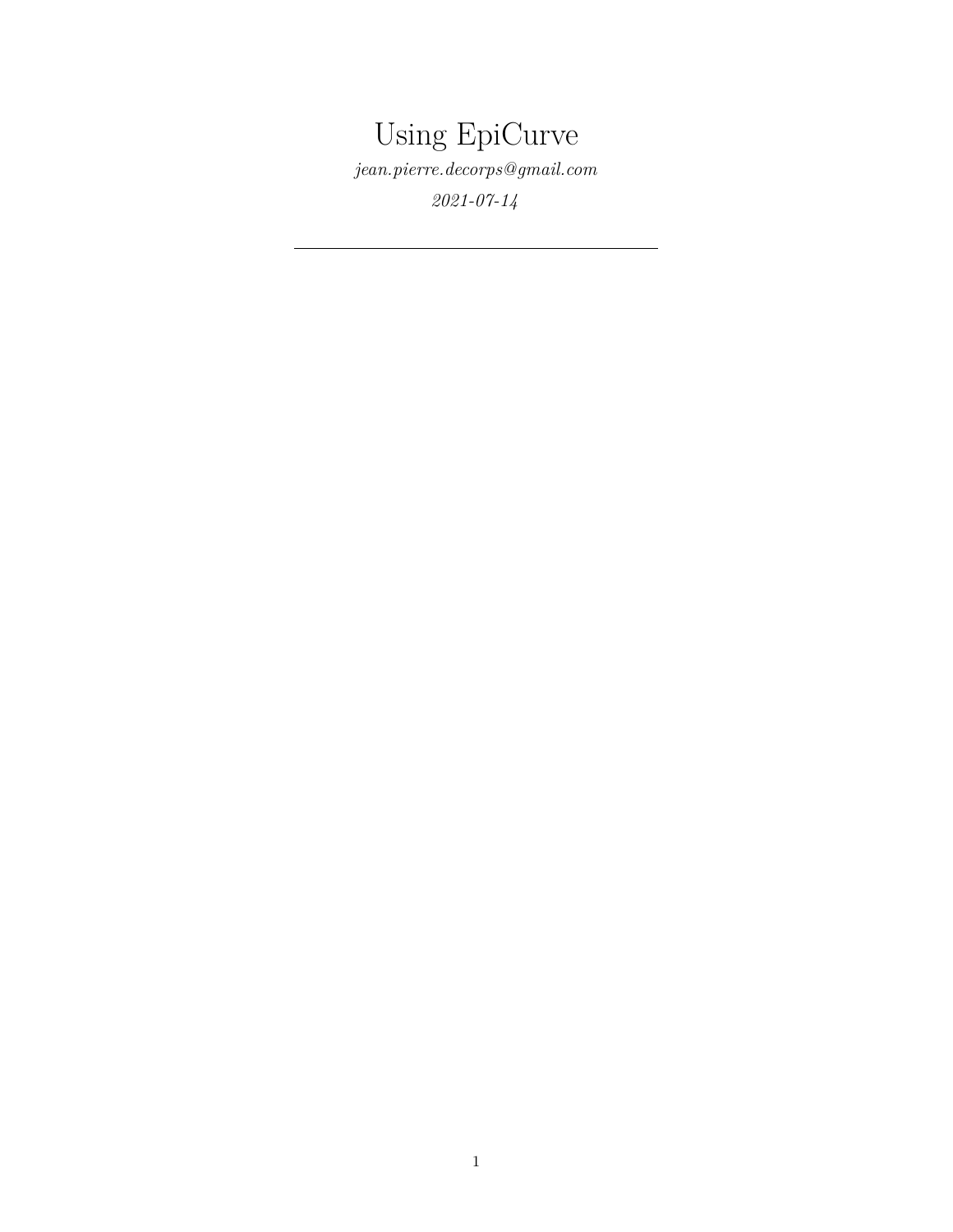## **Package EpiCurve**

#### **Description**

EpiCurve allows the user to create epidemic curves from case-based and aggregated data.

#### **Details**

The EpiCurve function creates a graph of number of cases by time of illness (for example date of onset). Each case is represented by a square. EpiCurve allows the time unit for the x-axis to have hourly, daily, weekly or monthly intervals. The hourly interval can be split into 1, 2, 3, 4, 6, 8 or 12 hour time units.

EpiCurve works on both case-based (one case per line) or aggregated data (where there is a count of cases for each date). With aggregated data, you need to specify the variable for the count of cases in the "freq" parameter.

With case-based (non-aggregated data), the date format for EpiCurve can be:

- hourly: YYYY-MM-DD HH:MM or YYYY-mm-DD HH:MM:SS
- daily: YYYY-MM-DD
- monthly: YYYY-MM

If the date format is daily or hourly, you can change and force the period for aggregation on the graph with the parameter "period" setted with "day", "week" or "month".

For aggregated data, the date formats can be as above, but they can also be weekly: YYYY-Wnn. Here, we need to specify how the data are aggregated in the parameter "period". If we want to further aggregate the aggregated data for the epidemic curve (e.g. move from daily aggregated cases to weekly aggregated cases), we can specify the parameter "to.period".

When the date format is hourly, the dataset is considered case-based, whether the "freq" parameter of the EpiCurve function is supplied or not.

#### **The EpiCurve function**

EpiCurve (

```
x,
date = NULL,
freq = NULL,
cutvar = NULL,
period = NULL,
to.period = NULL,
split = 1,cutorder = NULL,
colors = NULL,
title = NULL,
xlabel = NULL,
ylabel = NULL,
note = NULL,
square = TRUE
```
)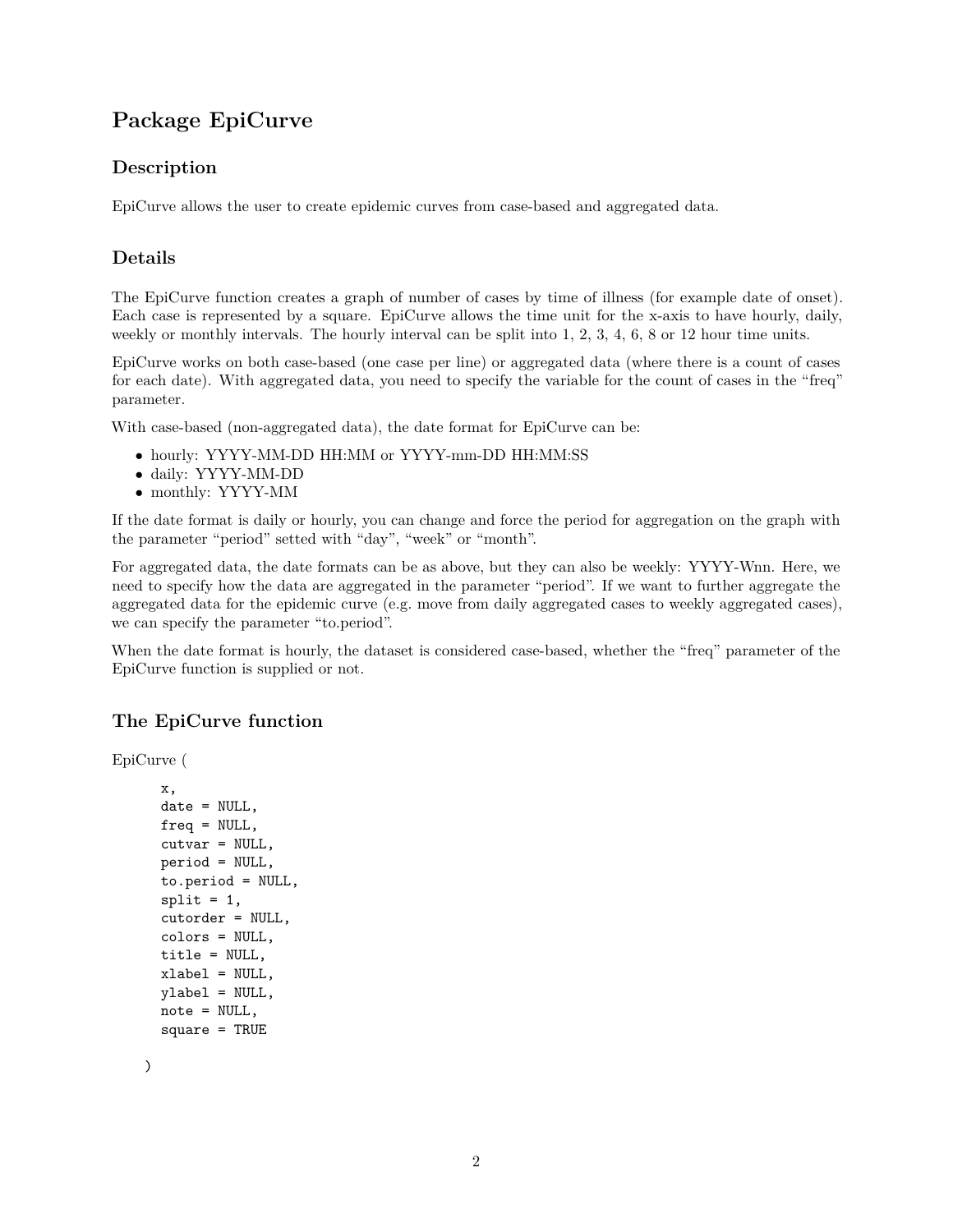## **Arguments**

| Parameter    | Description                                                                                        |
|--------------|----------------------------------------------------------------------------------------------------|
| $\mathbf{x}$ | <b>data.frame</b> with at least one column with dates                                              |
| date         | character, name of date column                                                                     |
| freq         | character, name of a column with a value to display                                                |
| cutvar       | character, name of a column with factors                                                           |
| period       | character, $c("hour", "day", "week", "month")$                                                     |
| to.period    | character, Convert date period to another period only for aggregated data. If period is            |
|              | "day", to.period can be "week" or "month". If period is "week", to.period can be                   |
|              | "month".                                                                                           |
| split        | integer, $c(1,2,3,4,6,8,12)$ value for hourly split                                                |
| cutorder     | character vector of factors                                                                        |
| colors       | character, vector of colorss                                                                       |
| title        | character, title of the plot                                                                       |
| xlabel       | character, label for x axis                                                                        |
| ylabel       | character, label for y axis                                                                        |
| note         | <b>character</b> , add a note under the graph                                                      |
| square       | <b>boolean</b> , If TRUE (default) squares are used to plot the curve, else if the number of cases |
|              | is too hight please use square $=$ FALSE.                                                          |

## **Depends**

ggplot2, dplyr, ISOweek, scales, timeDate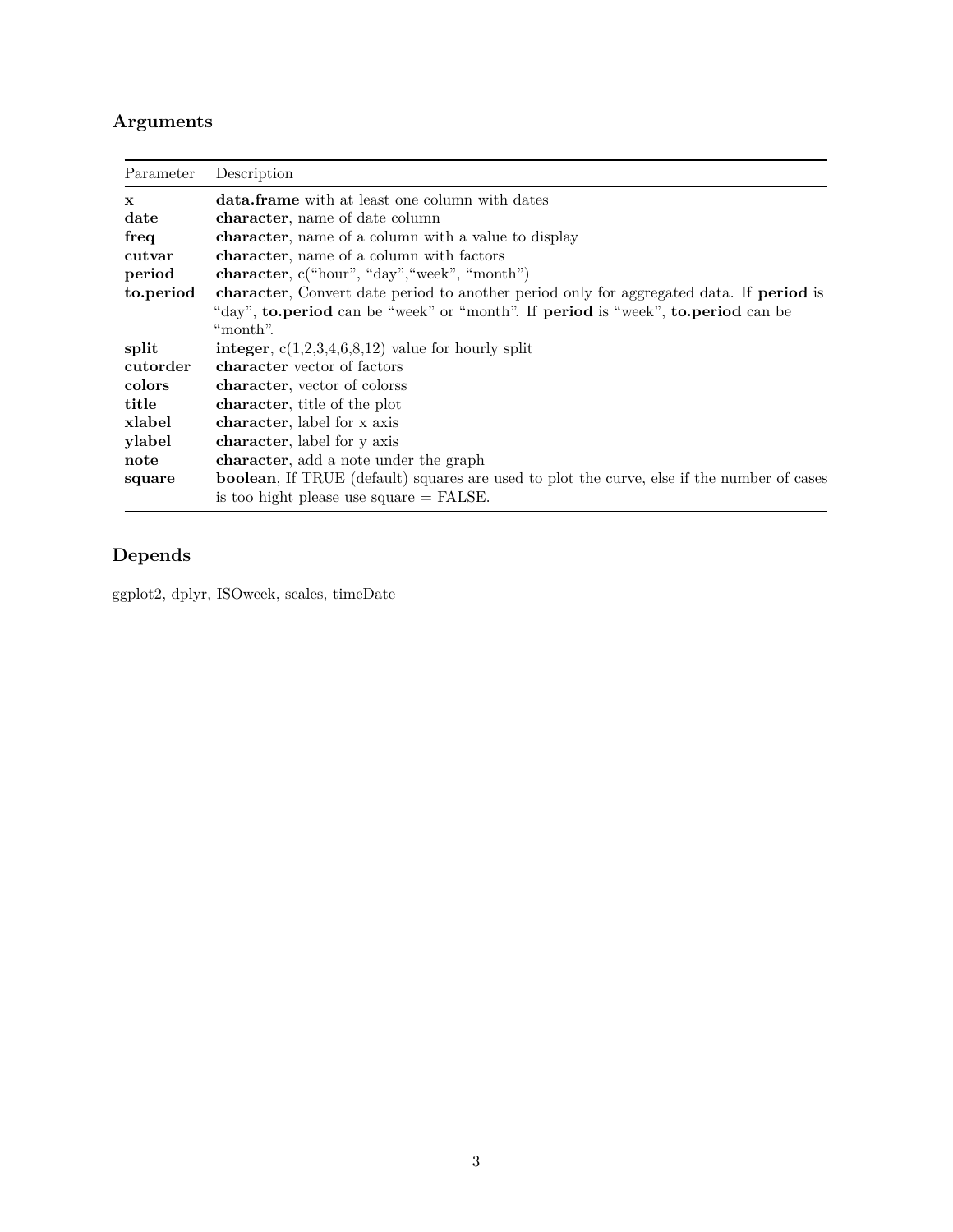## **Plot non-aggregated cases**

### **Daily - non-aggregated cases**

```
DF <- read.csv("daily_unaggregated_cases.csv", stringsAsFactors=FALSE)
kable(head(DF, 12))
```

| UTS        | V1       | V2  |
|------------|----------|-----|
| 2016-10-26 | 7.20     | 188 |
| 2016-11-02 | 7.03     | 95  |
| 2016-11-03 | 5.14     | 160 |
| 2016-11-05 | 9.89     | 165 |
| 2016-11-05 | 9.69     | 109 |
| 2016-11-05 | $4.15\,$ | 154 |
| 2016-11-05 | 4.97     | 144 |
| 2016-11-06 | 8.97     | 187 |
| 2016-11-06 | 4.45     | 120 |
| 2016-11-06 | 6.60     | 116 |
| 2016-11-07 | 7.68     | 141 |
| 2016-11-07 | 10.08    | 126 |

**EpiCurve**(DF,

date = "UTS", period = "day", colors ="#9900ef", xlabel=**sprintf**("From %s to %s", **min**(DF**\$**UTS), **max**(DF**\$**UTS)))

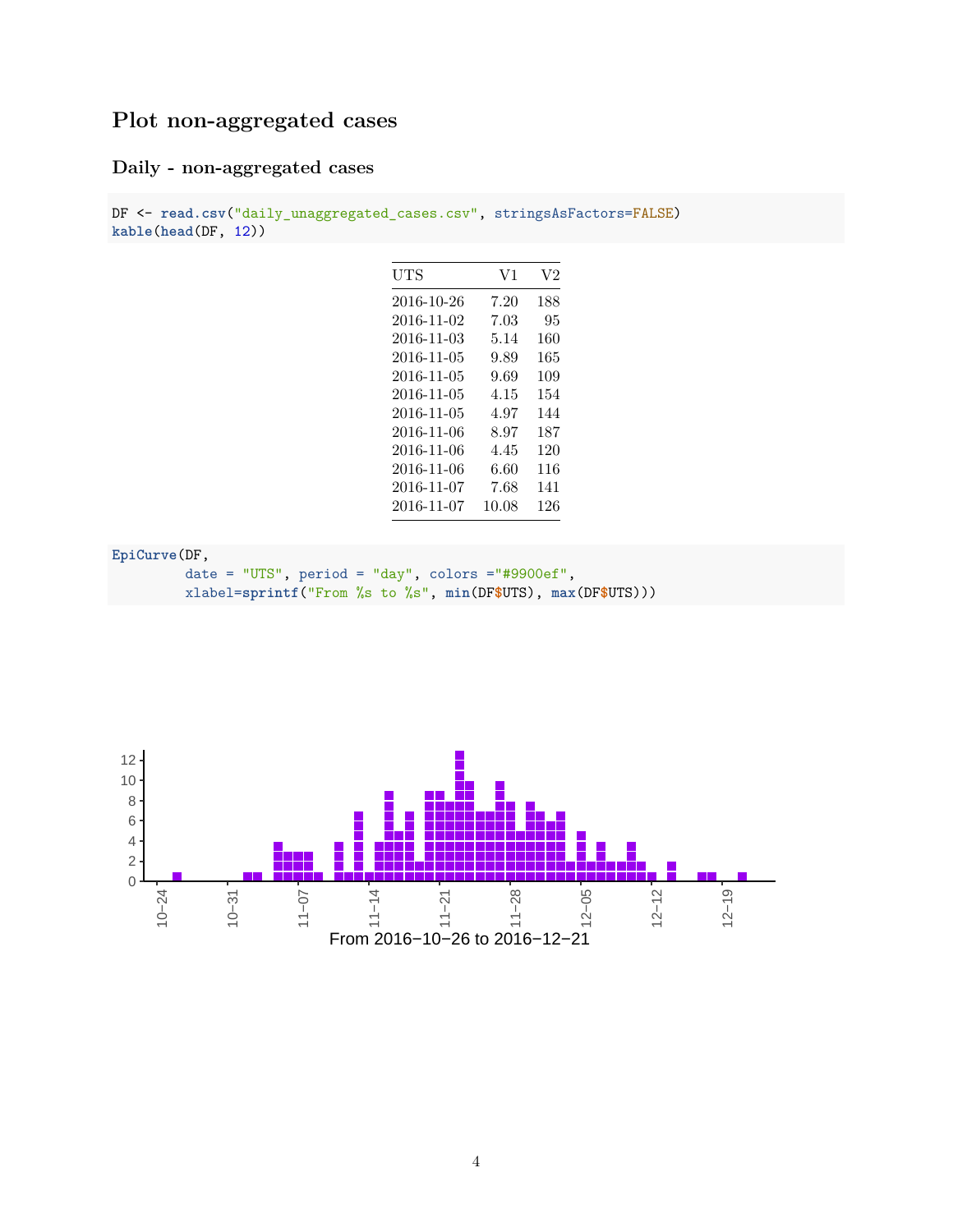#### **With no squares**

 $\overline{0}$ 

10−24

10−31

11−07



11−14<br>11−21<br>12−05

From 2016−10−26 to 2016−12−21

12−12

12−19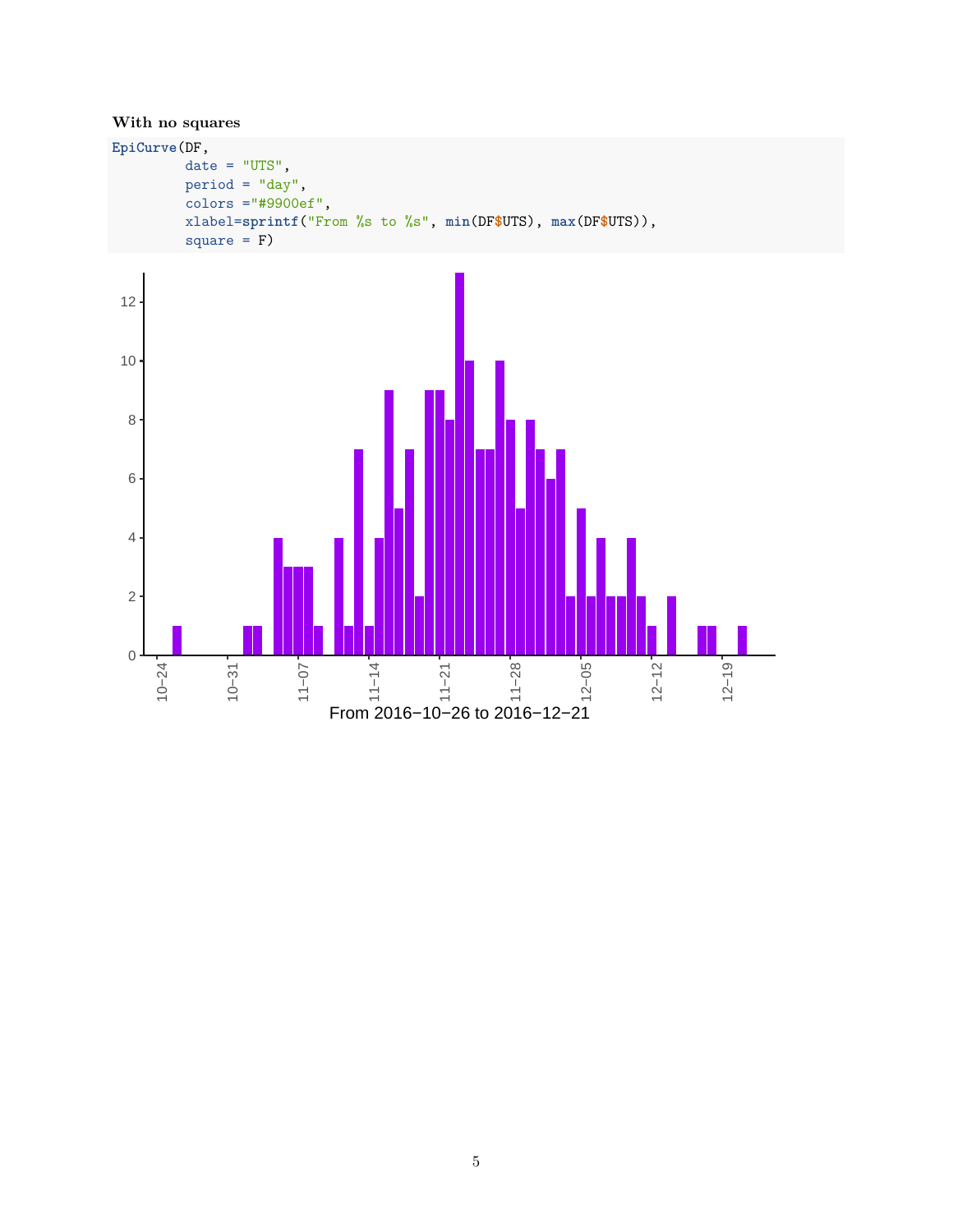#### **Hourly - non-aggregated cases**

```
DF <- read.csv("hourly_unaggregated_cases.csv", stringsAsFactors=FALSE)
kable(head(DF, 12))
```

| UTS              | X <sub>1</sub> | X2  |
|------------------|----------------|-----|
| 2017-04-12 16:31 | 5.17           | 166 |
| 2017-04-12 17:35 | 8.69           | 101 |
| 2017-04-12 17:38 | 6.81           | 140 |
| 2017-04-12 18:06 | 4.95           | 120 |
| 2017-04-12 18:36 | 10.92          | 189 |
| 2017-04-12 18:38 | 7.02           | 185 |
| 2017-04-12 18:43 | 8.03           | 175 |
| 2017-04-12 19:05 | 6.39           | 102 |
| 2017-04-12 19:11 | 4.61           | 126 |
| 2017-04-12 19:24 | 6.36           | 188 |
| 2017-04-12 19:37 | 7.80           | 112 |
| 2017-04-12 19:41 | 6.18           | 123 |

**EpiCurve**(DF,

```
date = "UTS",period = "hour",
split = 1,colors ="#339933",
ylabel="Number of cases",
xlabel=sprintf("From %s to %s", min(DF$UTS), max(DF$UTS)))
```
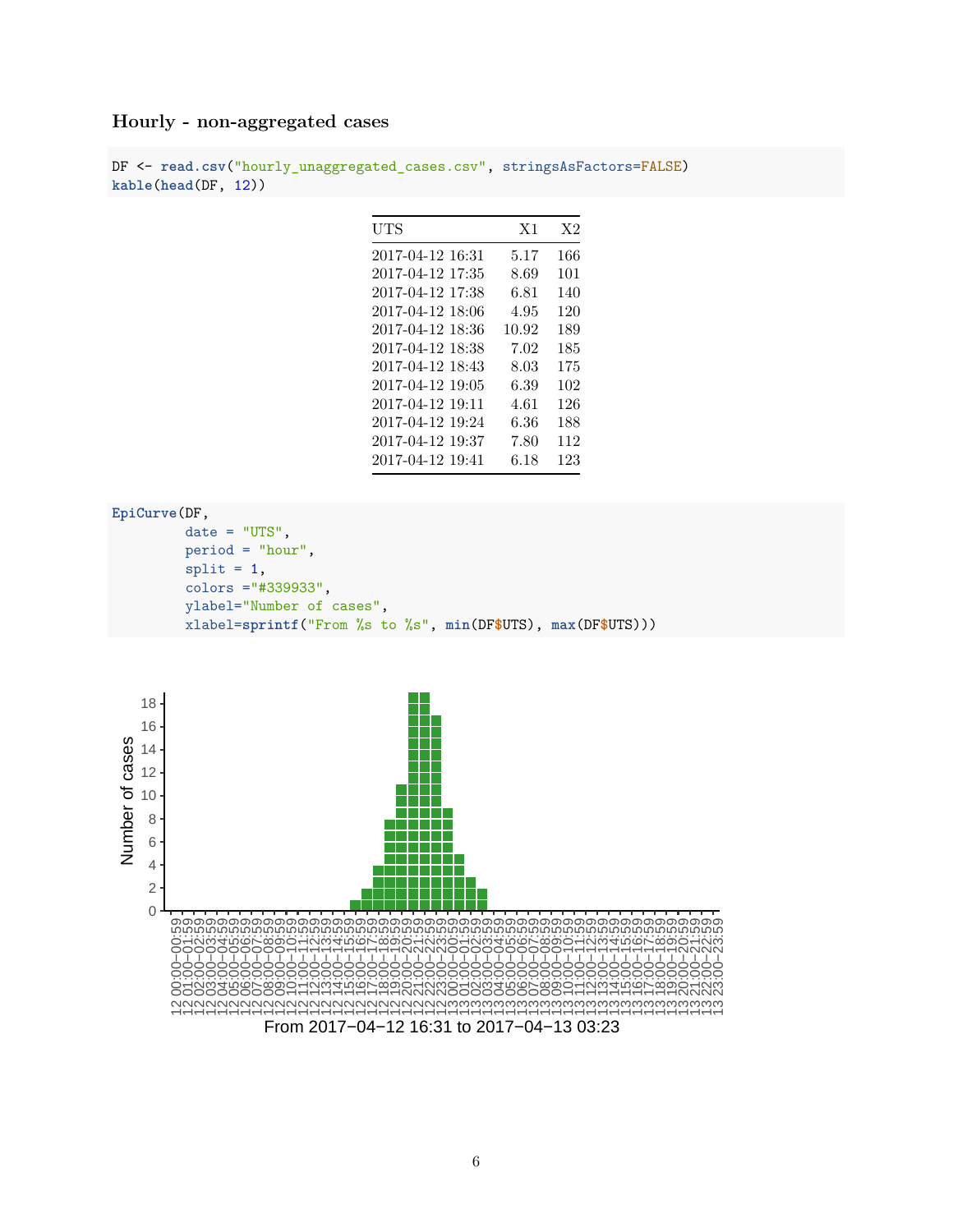#### **Hourly - non-aggregated cases with factors**

DF <- **read.csv**("hourly\_unaggregated\_cases\_factors.csv", stringsAsFactors=FALSE) **kable**(**head**(DF, 12))

| UTS              | X <sub>1</sub> | X2  | Confirmed  |
|------------------|----------------|-----|------------|
| 2017-04-12 16:31 | 5.17           | 166 | YES        |
| 2017-04-12 17:35 | 8.69           | 101 | YES        |
| 2017-04-12 17:38 | 6.81           | 140 | NΟ         |
| 2017-04-12 18:06 | 4.95           | 120 | NO.        |
| 2017-04-12 18:36 | 10.92          | 189 | NO.        |
| 2017-04-12 18:38 | 7.02           | 185 | <b>YES</b> |
| 2017-04-12 18:43 | 8.03           | 175 | NO.        |
| 2017-04-12 19:05 | 6.39           | 102 | NO.        |
| 2017-04-12 19:11 | 4.61           | 126 | NO         |
| 2017-04-12 19:24 | 6.36           | 188 | <b>YES</b> |
| 2017-04-12 19:37 | 7.80           | 112 | NO.        |
| 2017-04-12 19:41 | 6.18           | 123 | NО         |

#### **EpiCurve**(DF,

```
date = "UTS",period = "hour",
split = 1,cutvar = "Confirmed",
colors = c("#339933","#eebb00"),
xlabel=sprintf("From %s to %s", min(DF$UTS), max(DF$UTS)))
```


From 2017−04−12 16:31 to 2017−04−13 03:23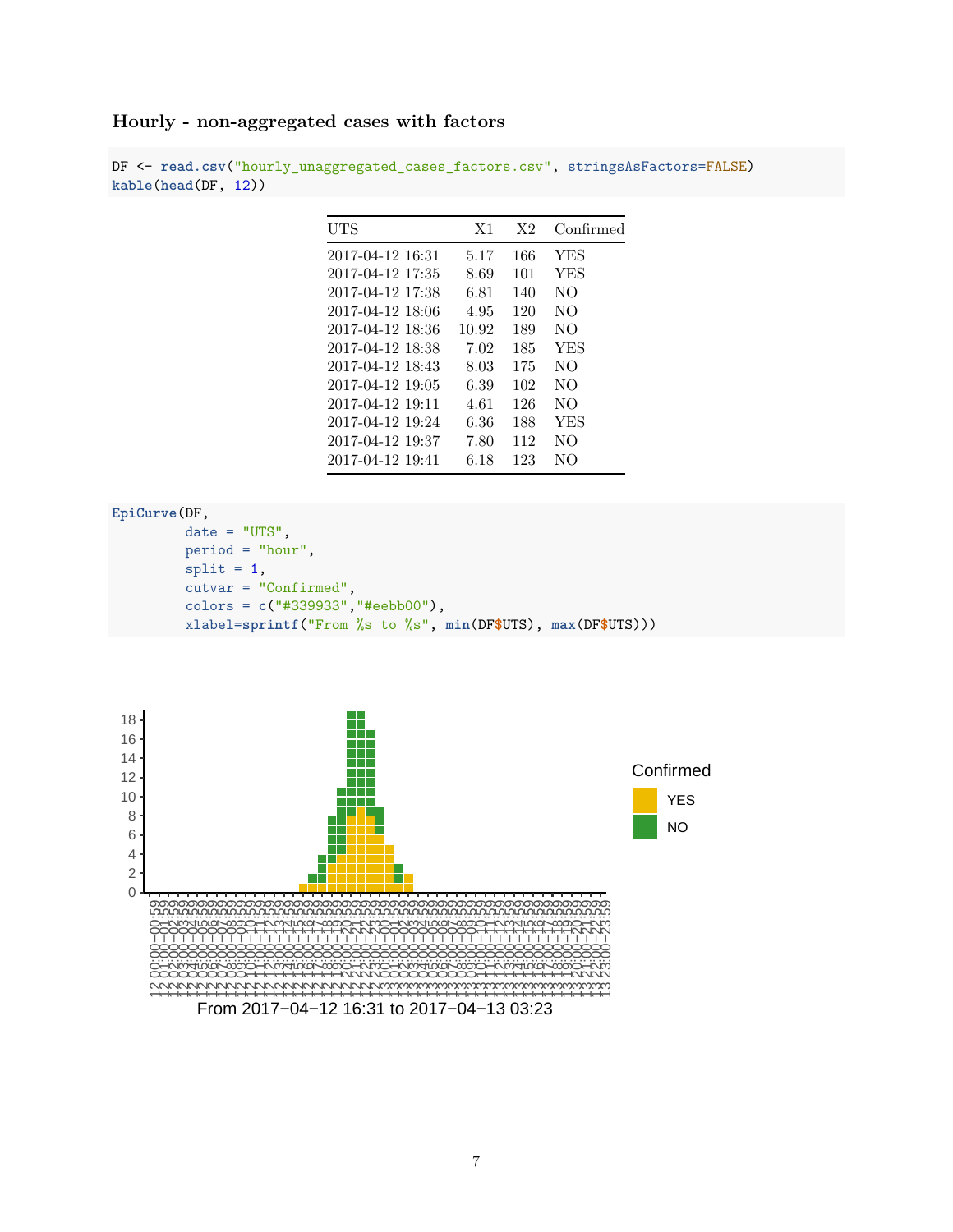#### **With no squares**

```
EpiCurve(DF,
         date = "UTS",period = "hour",
         split = 1,cutvar = "Confirmed",
         colors = c("#339933","#eebb00"),
         xlabel=sprintf("From %s to %s", min(DF$UTS), max(DF$UTS)),
         square = FALSE)
```


8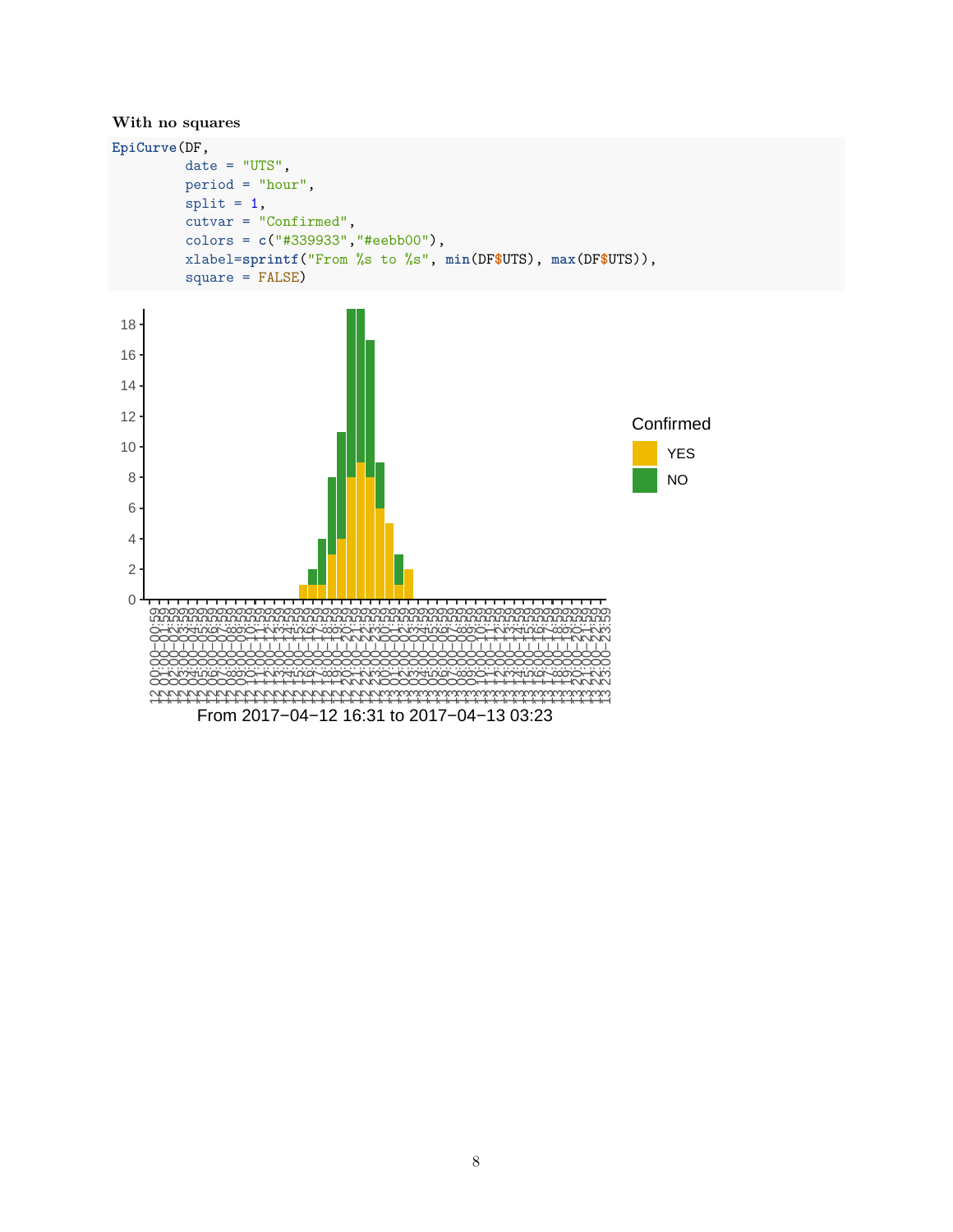## **Plot aggregated data**

**Daily**

**Without factors**

| $_{\rm date}$ | value          |
|---------------|----------------|
| 2016-03-01    | 5              |
| 2016-03-03    | 5              |
| 2016-03-05    | 5              |
| 2016-03-06    | 1              |
| 2016-03-07    | 3              |
| 2016-03-14    | 4              |
| 2016-03-15    | 1              |
| 2016-03-16    | 10             |
| 2016-03-27    | 3              |
| 2016-03-28    | $\overline{2}$ |
| 2016-03-30    | $\overline{4}$ |
| 2016-03-31    | $\overline{2}$ |
| 2016-04-01    | 3              |
| 2016-04-03    | 1              |
| 2016-04-04    | 6              |
| 2016-04-07    | 6              |
| 2016-04-08    | 9              |
| 2016-04-09    | 15             |
| 2016-04-13    | $\overline{2}$ |
| 2016-04-14    | 1              |
| 2016-04-15    | 3              |
| 2016-04-16    | 6              |
| 2016-04-17    | 4              |
| 2016-04-18    | 17             |
| 2016-04-27    | 13             |
| 2016-04-29    | 3              |
| 2016-04-30    | 6              |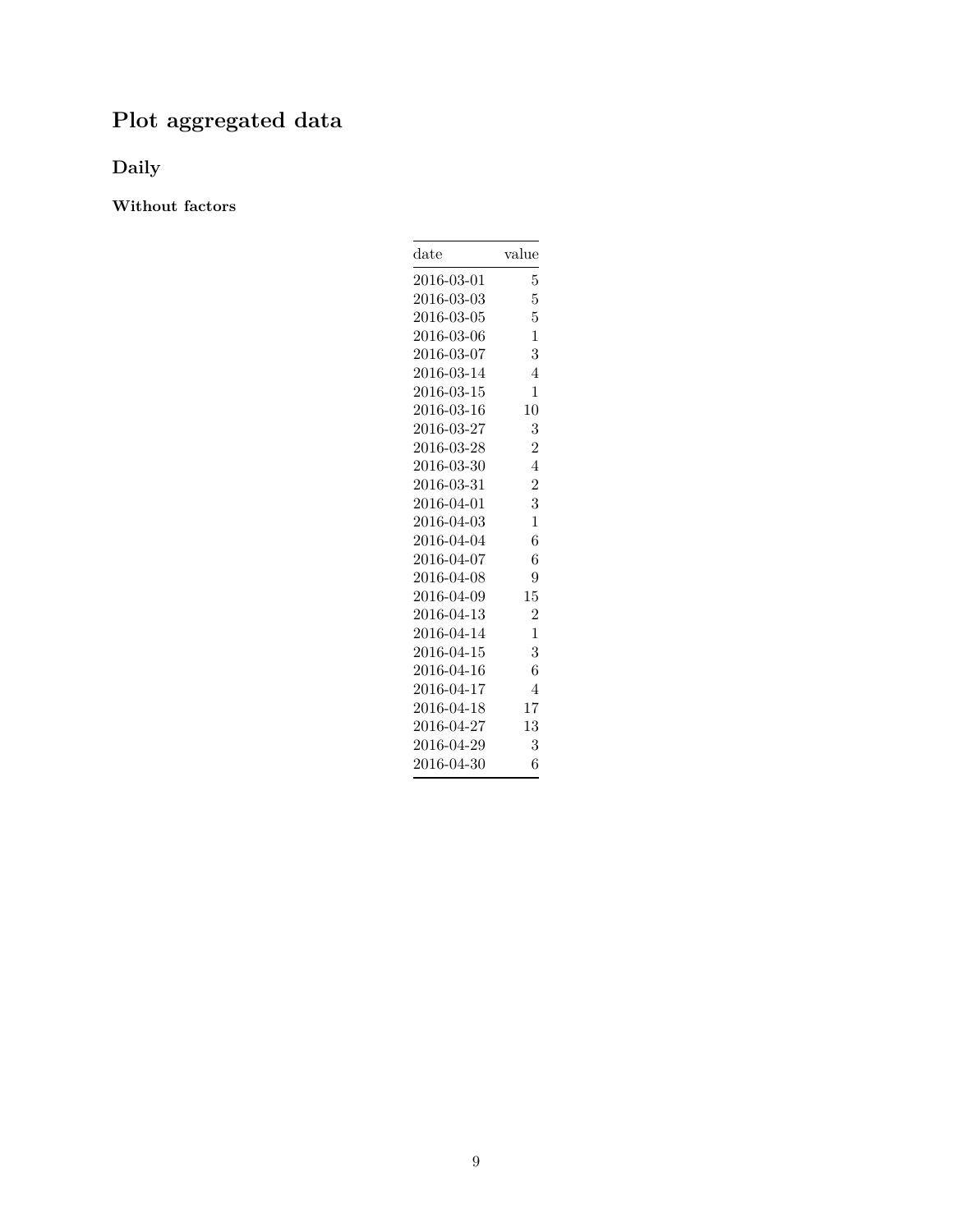```
EpiCurve(DF,
         date = "date",
        freq = "value",period = "day",ylabel="Number of cases",
        xlabel=sprintf("From %s to %s", min(DF$date), max(DF$date)),
        title = "Epidemic Curve",
        note = "Daily epidemic curve")
```


Daily epidemic curve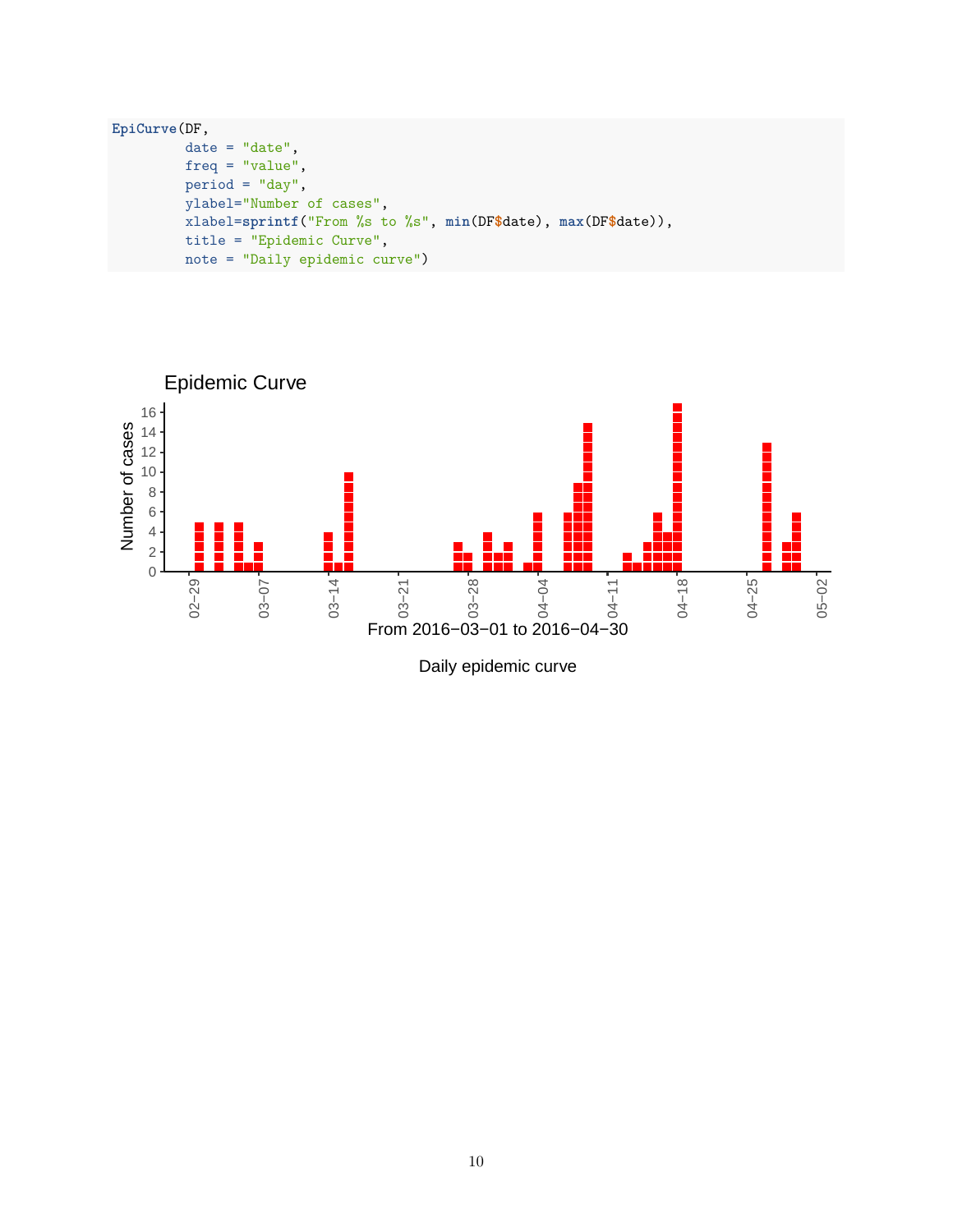#### **With factors**

| $_{\rm date}$ | value          | factor                  |
|---------------|----------------|-------------------------|
| 2016-03-01    | 3              | Validated Case          |
| 2016-03-01    | $\overline{2}$ | Unvalidated Case        |
| 2016-03-03    | 4              | Validated Case          |
| 2016-03-03    | $\mathbf 1$    | Unvalidated Case        |
| 2016-03-05    | 5              | Validated Case          |
| 2016-03-06    | $\mathbf{1}$   | Unvalidated Case        |
| 2016-03-07    | $\overline{2}$ | Validated Case          |
| 2016-03-07    | $\overline{1}$ | Unvalidated Case        |
| 2016-03-14    | 4              | Validated Case          |
| 2016-03-15    | $\mathbf{1}$   | Validated Case          |
| 2016-03-16    | 7              | Validated Case          |
| 2016-03-16    | 3              | Unvalidated Case        |
| 2016-03-27    | 3              | <b>Unvalidated Case</b> |
| 2016-03-28    | $\mathbf{1}$   | Validated Case          |
| 2016-03-28    | 1              | Unvalidated Case        |
| 2016-03-30    | $\overline{4}$ | Validated Case          |
| 2016-03-31    | $\overline{2}$ | Validated Case          |
| 2016-04-01    | 3              | Validated Case          |
| 2016-04-03    | $\mathbf{1}$   | Validated Case          |
| 2016-04-04    | $\overline{2}$ | Validated Case          |
| 2016-04-04    | 4              | Unvalidated Case        |
| 2016-04-07    | 6              | Unvalidated Case        |
| 2016-04-08    | 9              | Validated Case          |
| 2016-04-09    | 7              | Validated Case          |
| 2016-04-09    | 8              | Unvalidated Case        |
| 2016-04-13    | $\overline{2}$ | Validated Case          |
| 2016-04-14    | $\overline{1}$ | Validated Case          |
| 2016-04-15    | 3              | Validated Case          |
| 2016-04-16    | 6              | Validated Case          |
| 2016-04-17    | 4              | Validated Case          |
| 2016-04-18    | 8              | Validated Case          |
| 2016-04-18    | 9              | Unvalidated Case        |
| 2016-04-27    | 11             | Validated Case          |
| 2016-04-27    | $\overline{2}$ | Unvalidated Case        |
| 2016-04-29    | 3              | Validated Case          |
| 2016-04-30    | 6              | Validated Case          |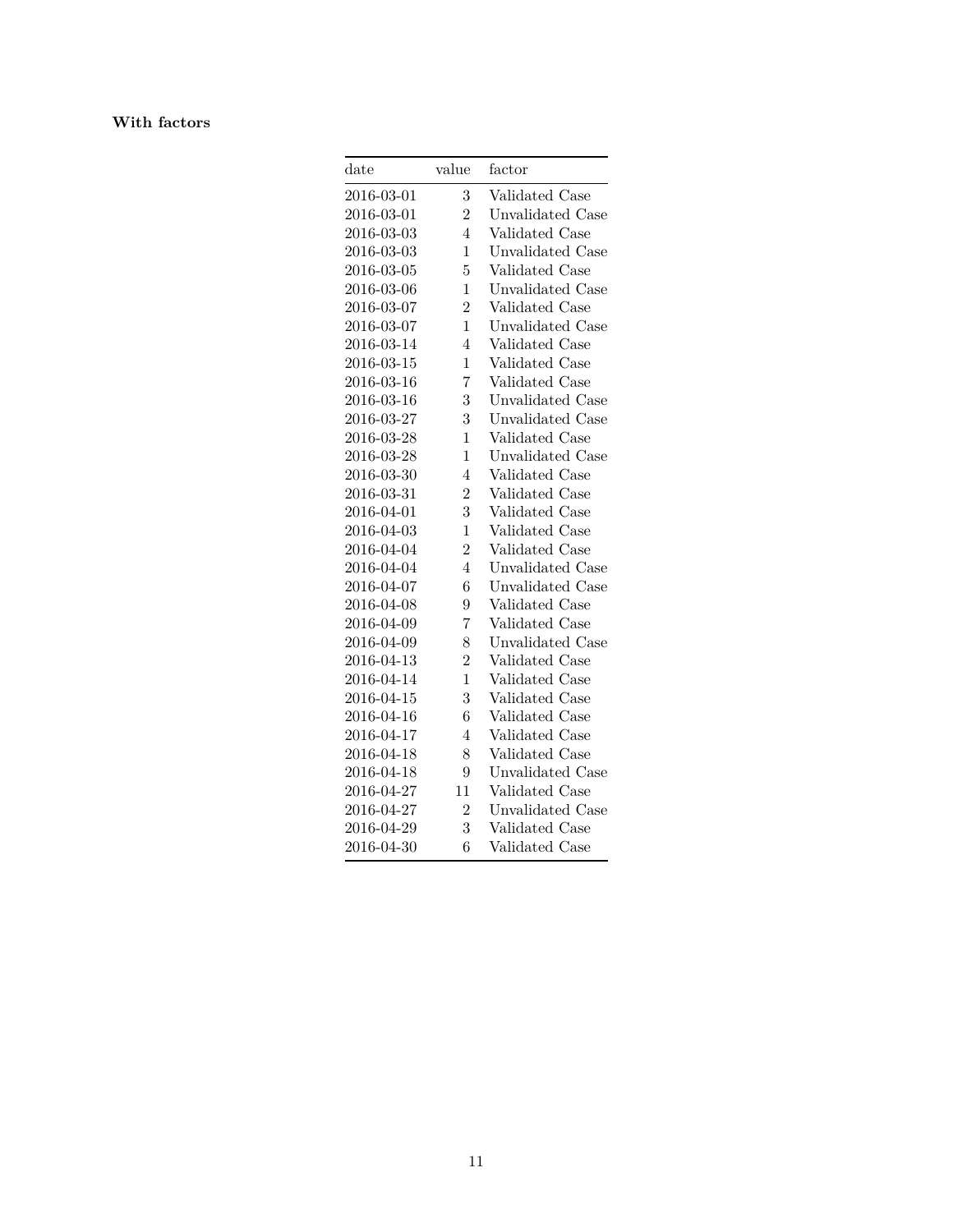```
EpiCurve(DF,
         date = "date",freq = "value",
         cutvar = "factor",
         period = "day",
         ylabel="Number of cases",
         xlabel=sprintf("From %s to %s", min(DF$date), max(DF$date)),
         title = "Epidemic Curve",
         note = "Daily epidemic curve")
```


Daily epidemic curve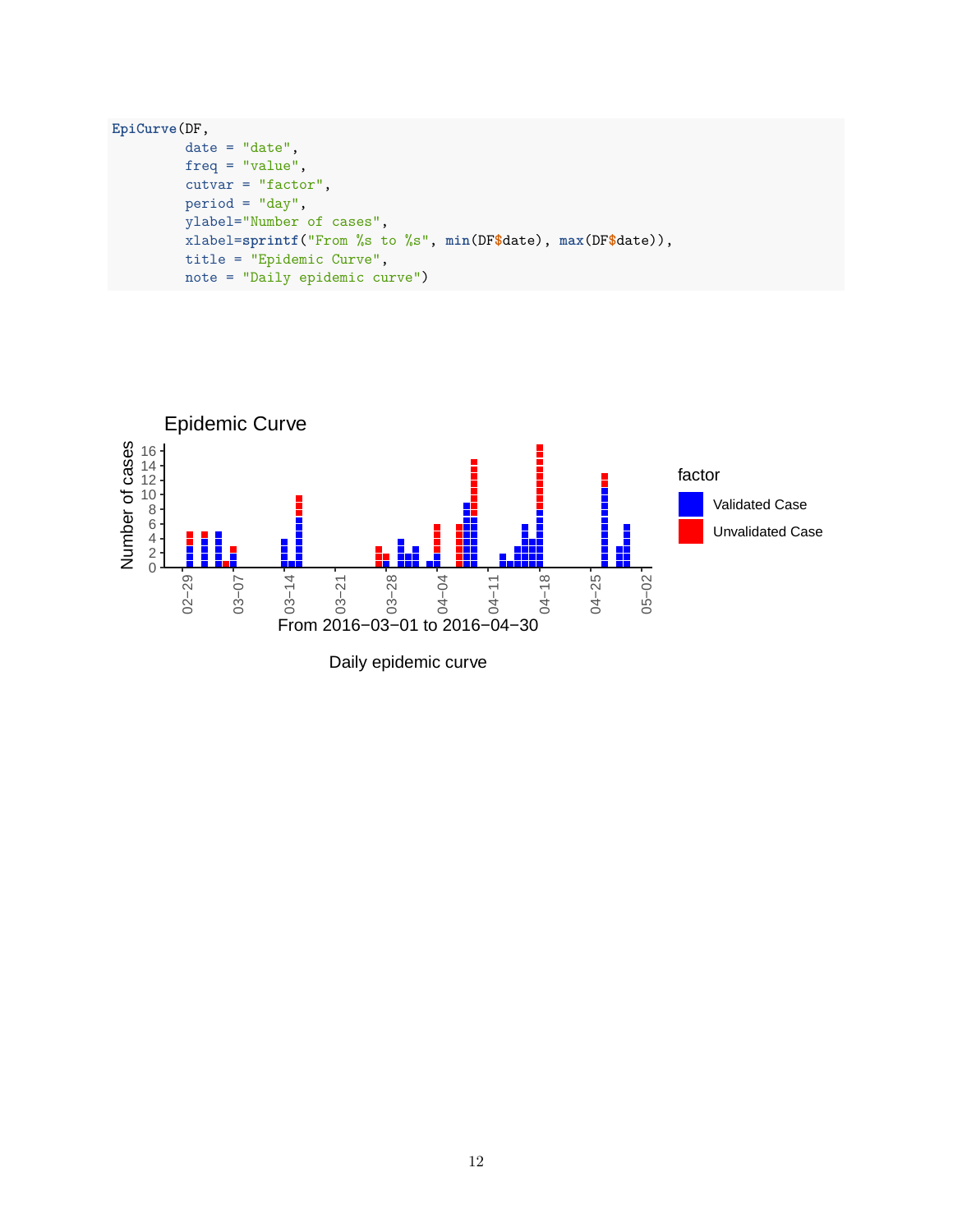#### **Weekly**

#### **Without factors**

| $_{\rm date}$ | value          |
|---------------|----------------|
| 2016-W10      | 3              |
| 2016-W11      | 4              |
| 2016-W12      | 1              |
| 2016-W13      | 5              |
| 2016-W14      | $\mathfrak{D}$ |
| 2016-W15      | 7              |
| 2016-W16      | 1              |
| 2016-W17      | 4              |
| 2016-W18      | 3              |

```
EpiCurve(DF,
         date = "date",
         freq = "value",
         period = "week",
         colors=c("#990000"),
         ylabel="Number of cases",
         xlabel=sprintf("Du %s au %s", min(DF$date), max(DF$date)),
         title = "Epidemic Curve\n")
```


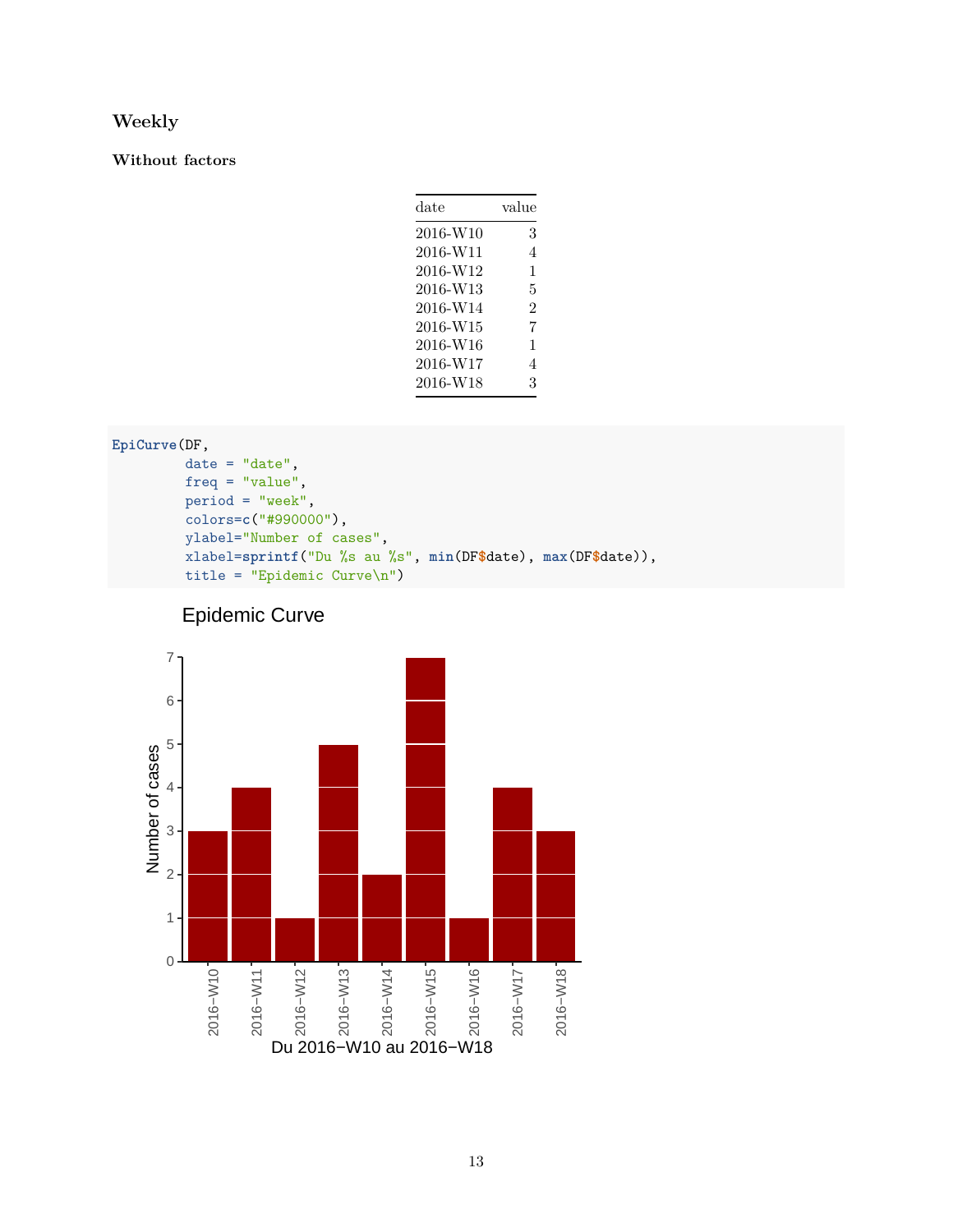#### **With factors**

| date     | value          | factor  |
|----------|----------------|---------|
| 2016-W10 | 3              | Valid   |
| 2016-W10 | $\overline{2}$ | Invalid |
| 2016-W11 | 4              | Valid   |
| 2016-W12 | 1              | Invalid |
| 2016-W13 | 5              | Valid   |
| 2016-W14 | $\overline{2}$ | Valid   |
| 2016-W14 | 1              | Invalid |
| 2016-W15 | 7              | Valid   |
| 2016-W15 | 3              | Invalid |
| 2016-W17 | 1              | Valid   |
| 2016-W17 | 1              | Invalid |
| 2016-W18 | 4              | Valid   |
| 2016-W18 | $\mathfrak{D}$ | Invalid |
| 2016-W20 | 3              | Valid   |

#### **EpiCurve**(DF, date = "date", freq = "value", period = "week", cutvar = "factor", colors=**c**("Blue", "Red"), ylabel="Cases", xlabel=**sprintf**("From %s to %s", **min**(DF**\$**date), **max**(DF**\$**date)), title = "Epidemic Curve\n")



## Epidemic Curve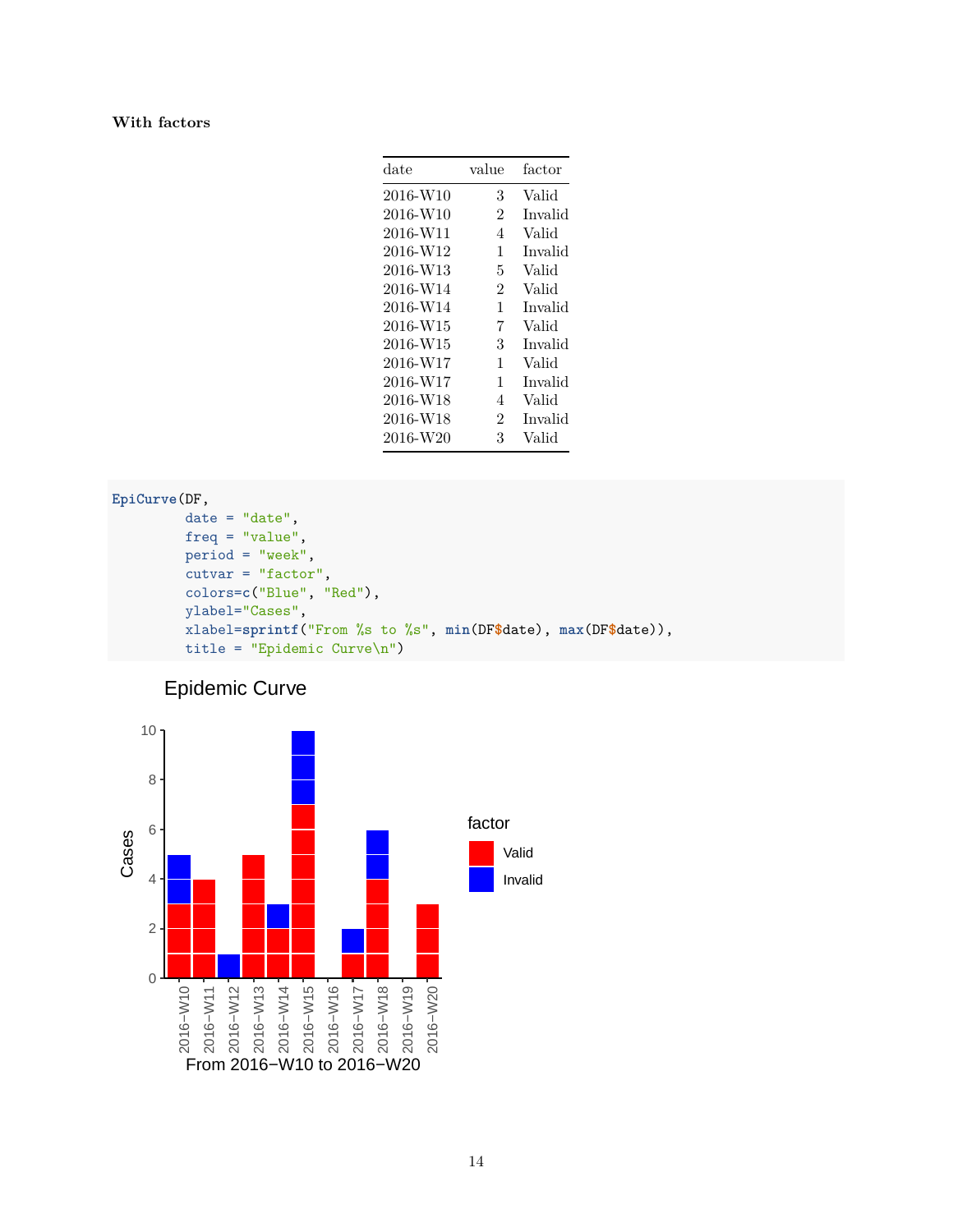#### **Monthly**

**Without factors**

| date    | value |
|---------|-------|
| 2016-02 | 3     |
| 2016-03 | 4     |
| 2016-04 | 1     |
| 2016-05 | 5     |
| 2016-07 | 2     |
| 2016-08 | 7     |
| 2016-10 | 1     |
| 2016-11 | 4     |
| 2016-12 | 3     |
|         |       |

```
EpiCurve(DF,
         date = "date",freq = "value",
         period = "month",
         ylabel="Number of cases",
         xlabel=sprintf("From %s to %s", min(DF$date), max(DF$date)),
         title = "Epidemic Curve\n")
```


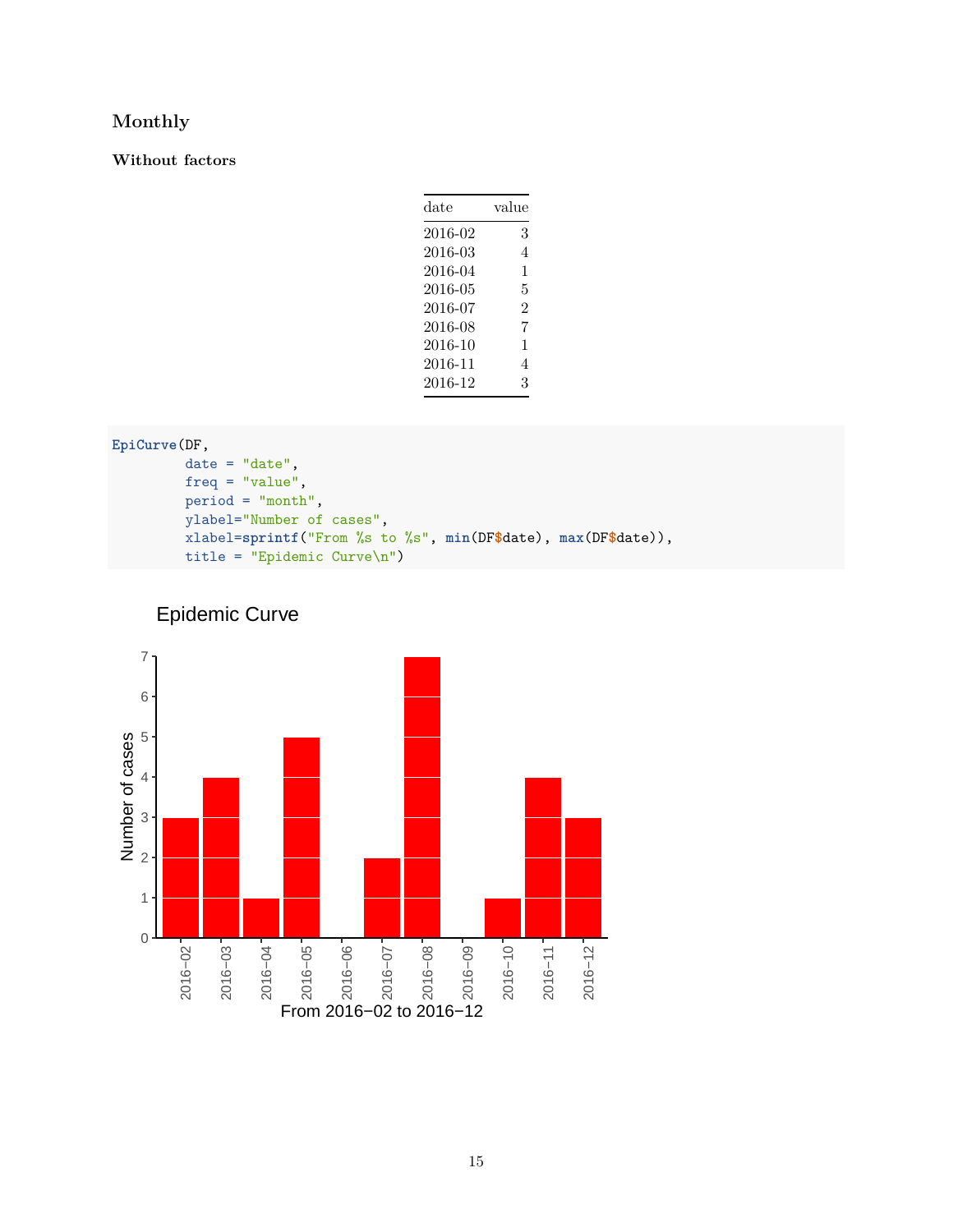#### **With factors**

| date    | value          | factor  |
|---------|----------------|---------|
| 2016-02 | 3              | Valid   |
| 2016-02 | $\overline{2}$ | Invalid |
| 2016-03 | 4              | Valid   |
| 2016-04 | 1              | Invalid |
| 2016-05 | 5              | Valid   |
| 2016-06 | $\overline{2}$ | Valid   |
| 2016-06 | 1              | Invalid |
| 2016-07 | 7              | Valid   |
| 2016-07 | 3              | Invalid |
| 2016-09 | 1              | Valid   |
| 2016-09 | 1              | Invalid |
| 2016-11 | 4              | Valid   |
| 2016-11 | $\mathfrak{D}$ | Invalid |
| 2016-12 | 3              | Valid   |
|         |                |         |

```
EpiCurve(DF,
         date = "date",
         freq = "value",
         cutvar = "factor",
         period = "month",
         ylabel="Number of cases",
         xlabel=sprintf("From %s to %s", min(DF$date), max(DF$date)),
         title = "Epidemic Curve\n")
```


## Epidemic Curve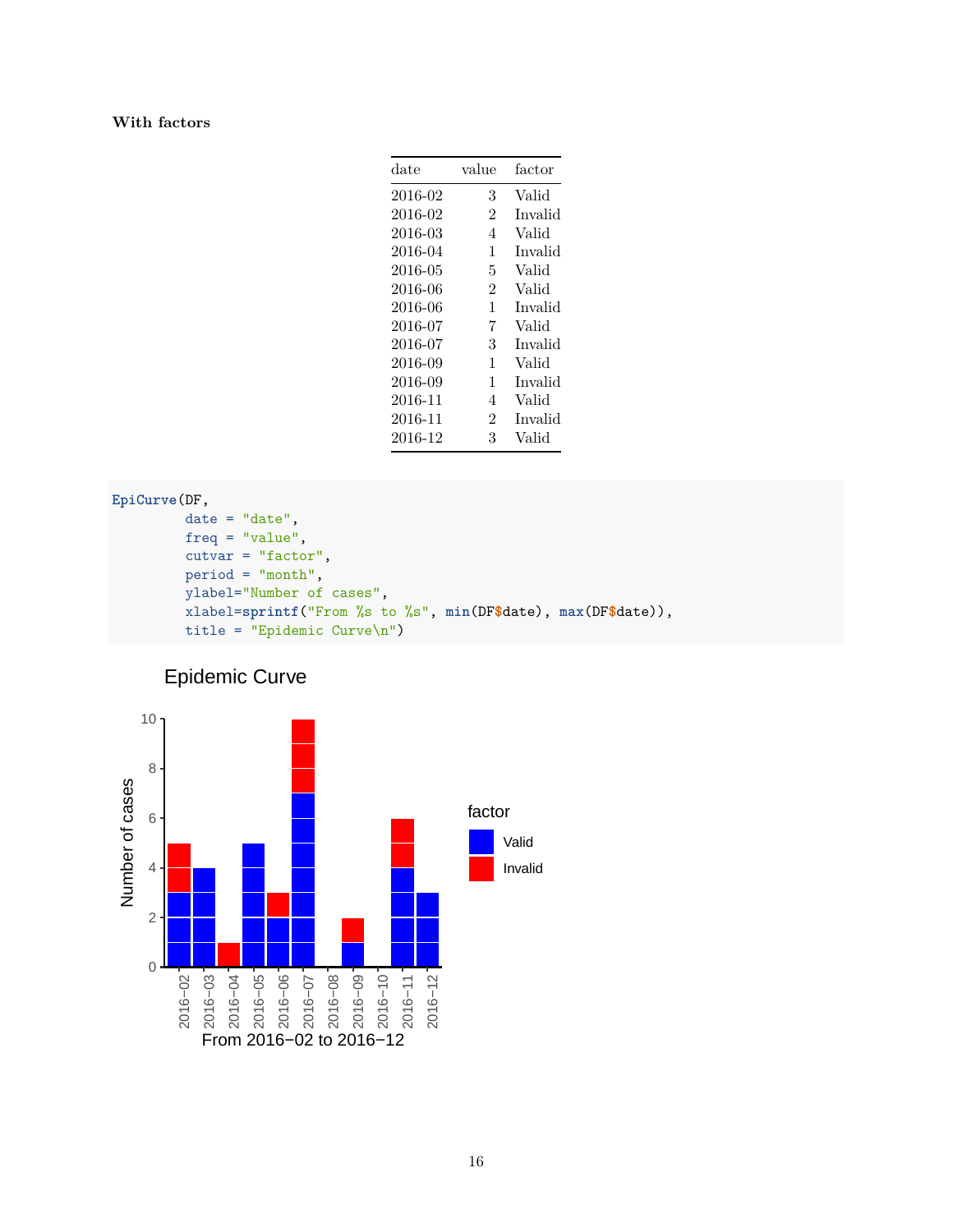## **Converted period (aggragated cases)**

**"day" to "week"**

| $_{\rm date}$ | value          |
|---------------|----------------|
| 2016-03-01    | 5              |
| 2016-03-03    | 5              |
| 2016-03-05    | 5              |
| 2016-03-06    | $\mathbf{1}$   |
| 2016-03-07    | 3              |
| 2016-03-14    | $\overline{4}$ |
| 2016-03-15    | 1              |
| 2016-03-16    | 10             |
| 2016-03-27    | 3              |
| 2016-03-28    | $\overline{2}$ |
| 2016-03-30    | $\overline{4}$ |
| 2016-03-31    | $\overline{2}$ |
| 2016-04-01    | 3              |
| 2016-04-03    | $\mathbf{1}$   |
| 2016-04-04    | 6              |
| 2016-04-07    | 6              |
| 2016-04-08    | 9              |
| 2016-04-09    | 15             |
| 2016-04-13    | $\overline{2}$ |
| 2016-04-14    | $\mathbf 1$    |
| 2016-04-15    | 3              |
| 2016-04-16    | 6              |
| 2016-04-17    | $\overline{4}$ |
| 2016-04-18    | 17             |
| 2016-04-27    | 13             |
| 2016-04-29    | 3              |
| 2016-04-30    | 6              |

```
EpiCurve(DF,
```

```
date = "date",freq = "value",
period = "day",
to.period = "week",
ylabel="Number of cases",
xlabel=sprintf("From %s to %s", min(DF$date), max(DF$date)),
title = "Epidemic Curve",
note = "Daily epidemic curve")
```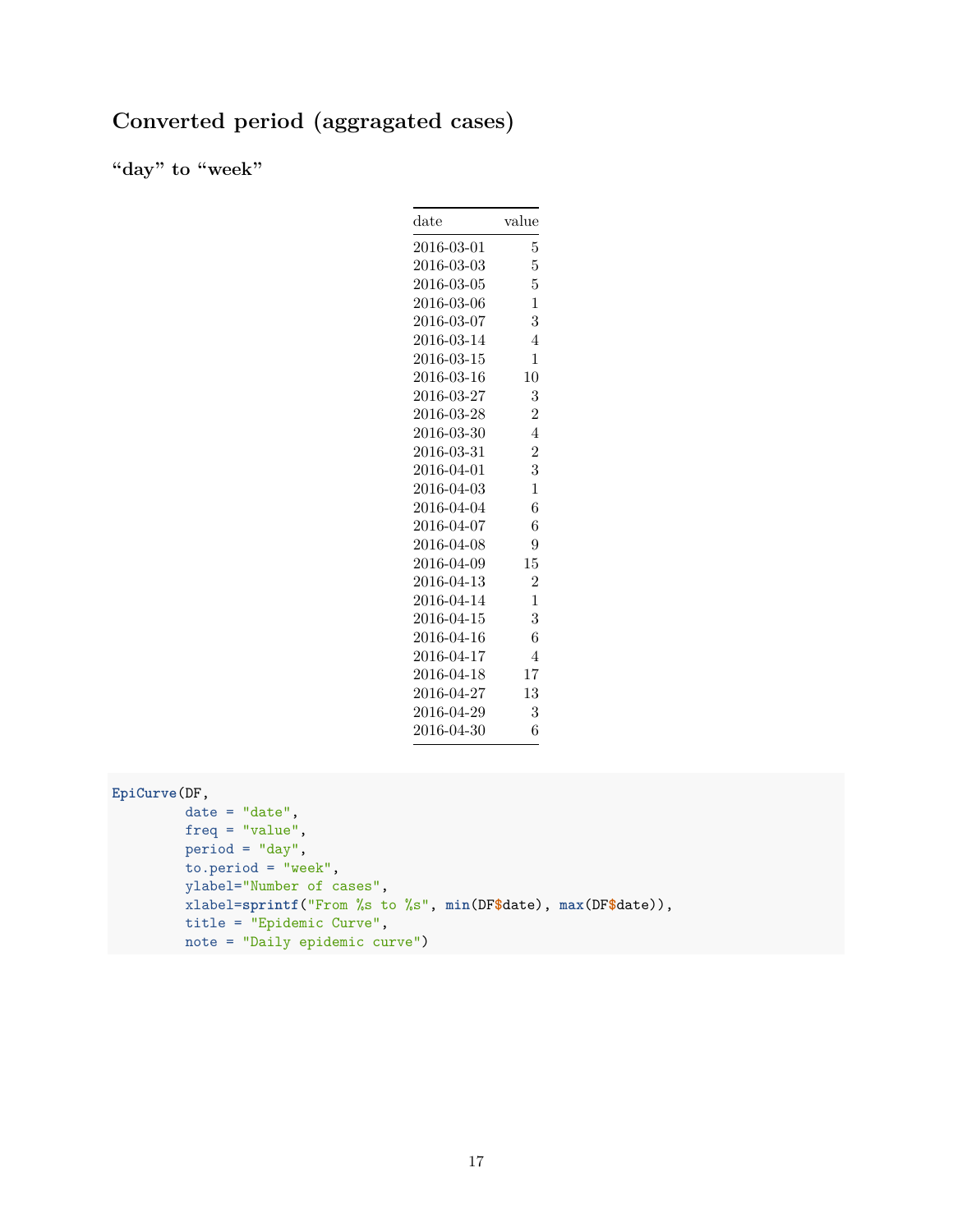

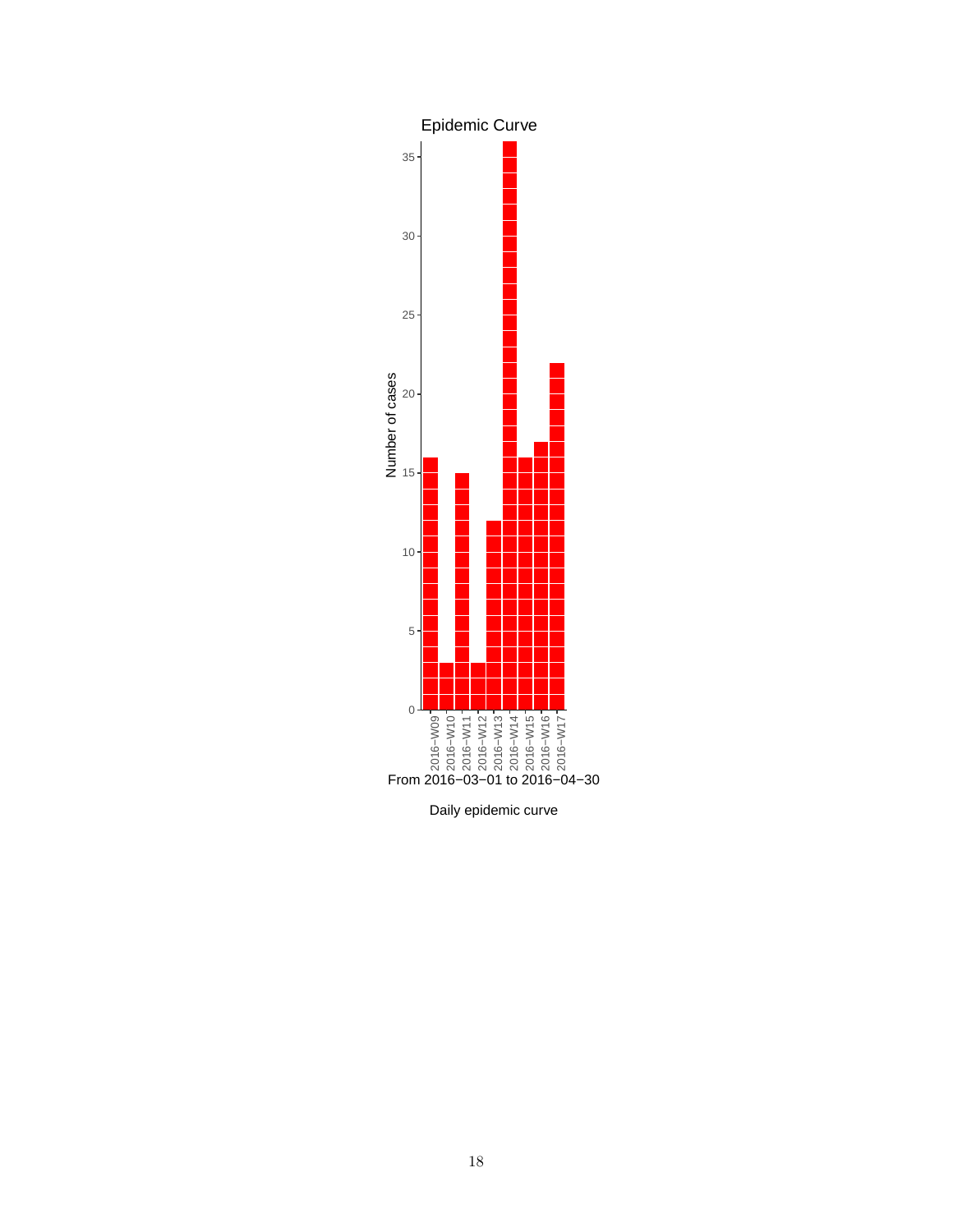### **"day" to "month"**

```
EpiCurve(DF,
        date = "date",freq = "value",
       period = "day",to.period = "month",
        ylabel="Number of cases",
        xlabel=sprintf("From %s o %s", min(DF$date), max(DF$date)),
       title = "Epidemic Curve",
        note = "Daily epidemic curve")
```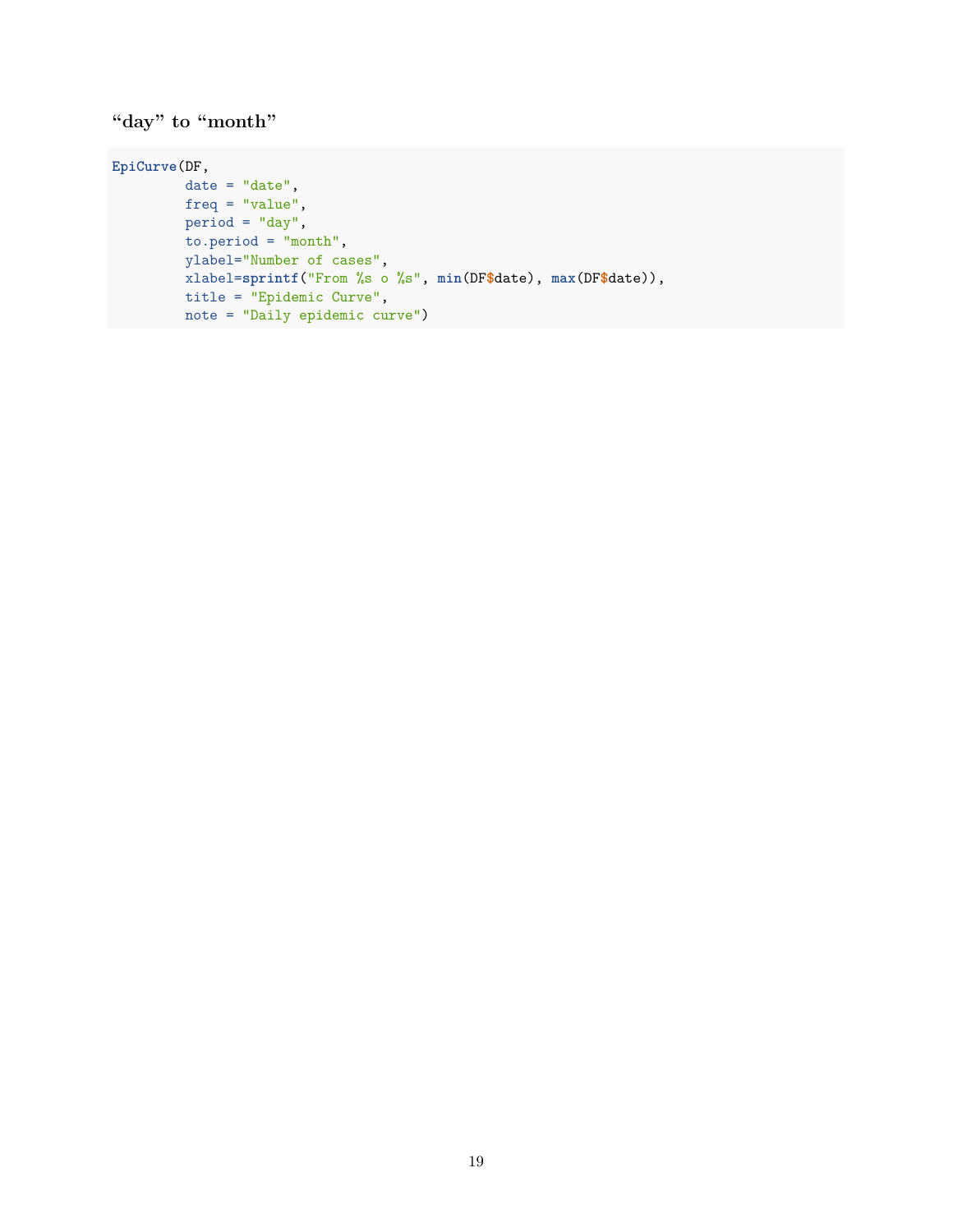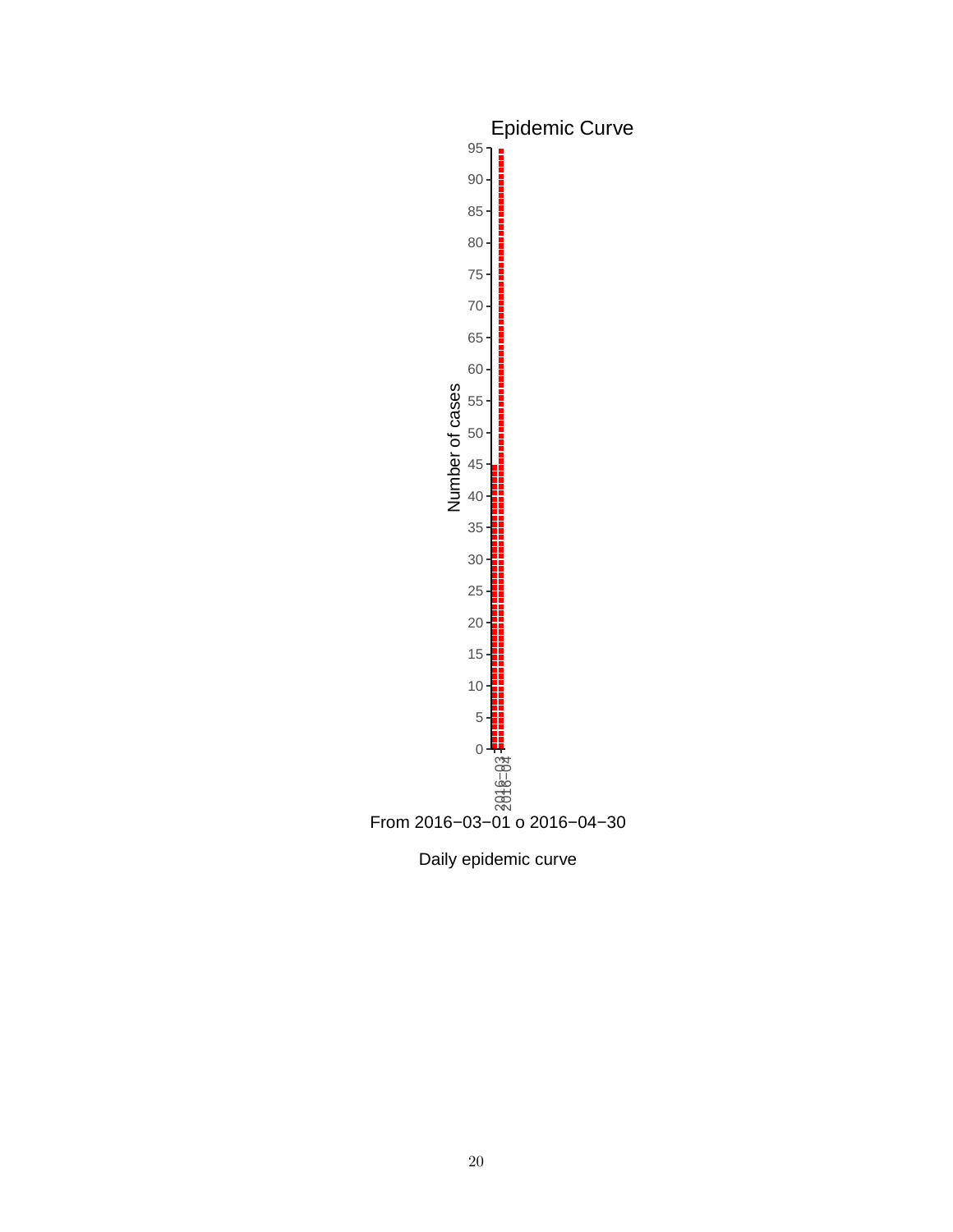#### **"week" to "month"**

| $_{\rm date}$ | value |
|---------------|-------|
| 2016-W10      | 3     |
| 2016-W11      | 4     |
| 2016-W12      | 1     |
| 2016-W13      | 5     |
| 2016-W14      | 2     |
| 2016-W15      | 7     |
| 2016-W16      | 1     |
| 2016-W17      | 4     |
| 2016-W18      | 3     |
|               |       |

```
EpiCurve(DF,
         date = "date",
         freq = "value",
         period = "week",
         to.period = "month",
         colors=c("#990000"),
         ylabel="Number of cases",
         xlabel=sprintf("Du %s au %s", min(DF$date), max(DF$date)),
         title = "Epidemic Curve\n")
```


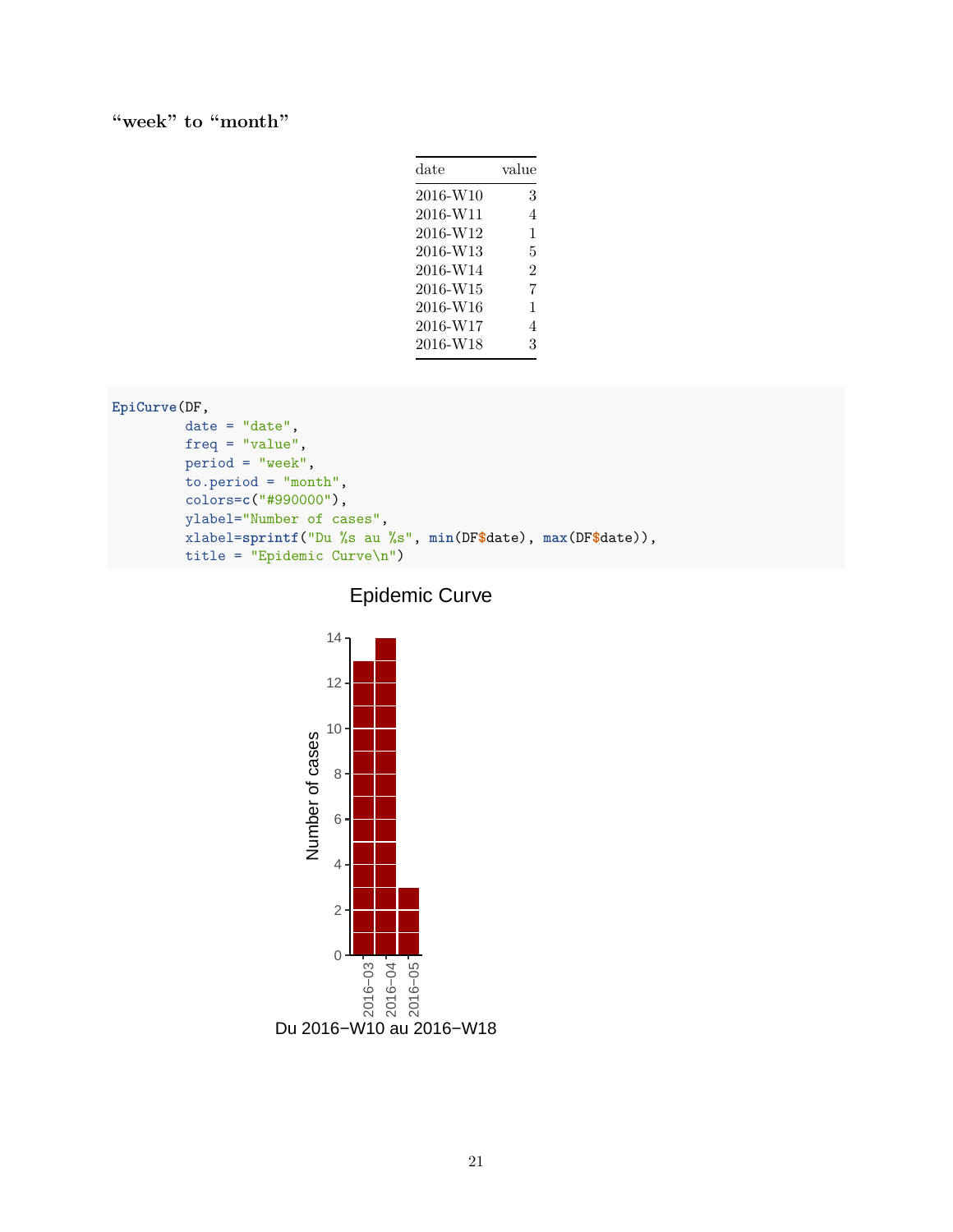#### **"week" to "month" with factors**

| date     | value          | factor  |
|----------|----------------|---------|
| 2016-W10 | 3              | Valid   |
| 2016-W10 | $\overline{2}$ | Invalid |
| 2016-W11 | 4              | Valid   |
| 2016-W12 | 1              | Invalid |
| 2016-W13 | 5              | Valid   |
| 2016-W14 | $\overline{2}$ | Valid   |
| 2016-W14 | 1              | Invalid |
| 2016-W15 | 7              | Valid   |
| 2016-W15 | 3              | Invalid |
| 2016-W17 | 1              | Valid   |
| 2016-W17 | 1              | Invalid |
| 2016-W18 | 4              | Valid   |
| 2016-W18 | $\overline{2}$ | Invalid |
| 2016-W20 | 3              | Valid   |
|          |                |         |

#### **EpiCurve**(DF,

 $date = "date",$ freq = "value", period = "week", to.period = "month", cutvar =  $"factor"$ , colors=**c**("Blue", "Red"), ylabel="Cases", xlabel=**sprintf**("From %s to %s", **min**(DF**\$**date), **max**(DF**\$**date)), title = "Epidemic Curve\n")